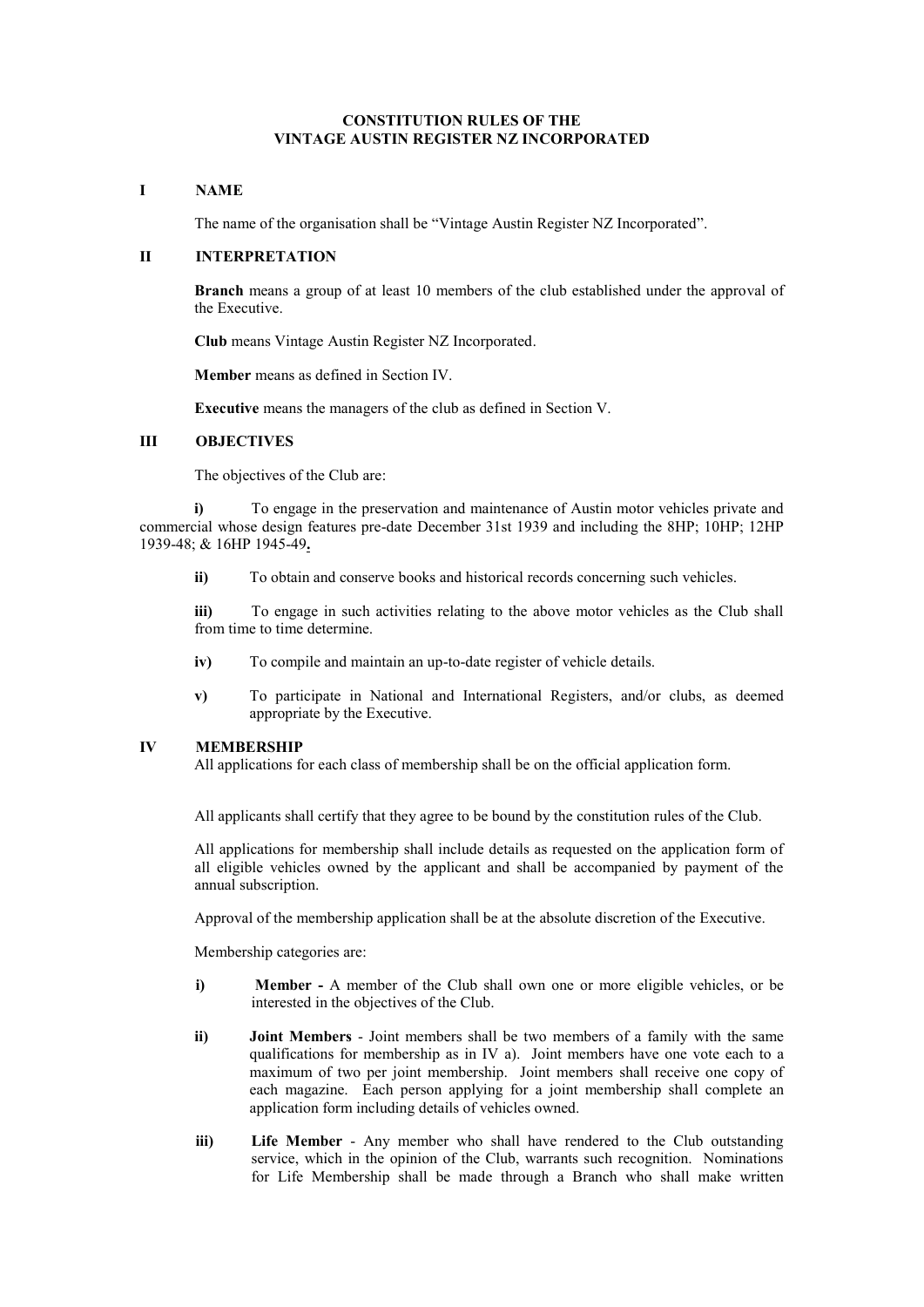application to the Secretary, for the Executive to consider for a recommendation to the following Annual General Meeting. Such a member shall cease to pay a subscription but shall retain all the benefits of membership. There shall be no more than ten Life members at any one time.

**iv) Overseas Member** - A person or persons with the same qualifications for membership as in IV a), b) or c) above but who is resident outside the territorial waters of New Zealand.

Annual subscriptions shall fall due on 1 April and shall be set by the Annual General Meeting after the Treasurer presents a budget for the current year and recommends the subscription amounts.

Members wishing to resign must do so by writing to the Secretary.

Any member over six months in arrears with a subscription will have their membership cancelled and during that six months will continue to enjoy all rights of membership.

Members disposing of any eligible vehicles should, with the permission of the new owner, advise the Secretary of the name and address of the new owner within 30 days of relinquishing ownership of the vehicle(s).

Members acquiring an additional vehicle(s) should advise the Secretary within 30 days of assuming ownership.

## **V MANAGEMENT OF THE CLUB**

A Patron may be appointed as an Honorary - non Executive position

The Club shall be managed by an Executive consisting of:

President (who would be expected to chair AGM's etc)

 Vice President (to ensure continuity) Secretary Treasurer and a Committee of four Members (with two members from the North Island and two from the South Island). One of these would become Vice President.

The annual election of members shall be voted on by all eligible members and take place by eballot or postal vote and the results shall be announced at the Annual General Meeting:

- **i)** Each year by way of email to all members and also in the 'D' edition of The Vintage Austin Magazine, the Executive shall give notice of the closing date for nominations to the membership.
- **ii)** Each nomination form shall be signed by the nominee, proposer and a seconder, each of whom must be financial members of the Club, and then sent to the Secretary by the date advertised.
- **iii)** E-ballot forms or posted ballot papers shall be sent to members at least 40 days prior to the Annual General Meeting.
- **iv)** Completed e-ballot votes or posted voting papers must be in the hands of the Club Secretary by 5.00 pm on the 8th day preceding the Annual General Meeting. Posted voting papers are to be returned in an envelope marked "VAR Ballot", at the registered address of the Club or sent to the Secretary.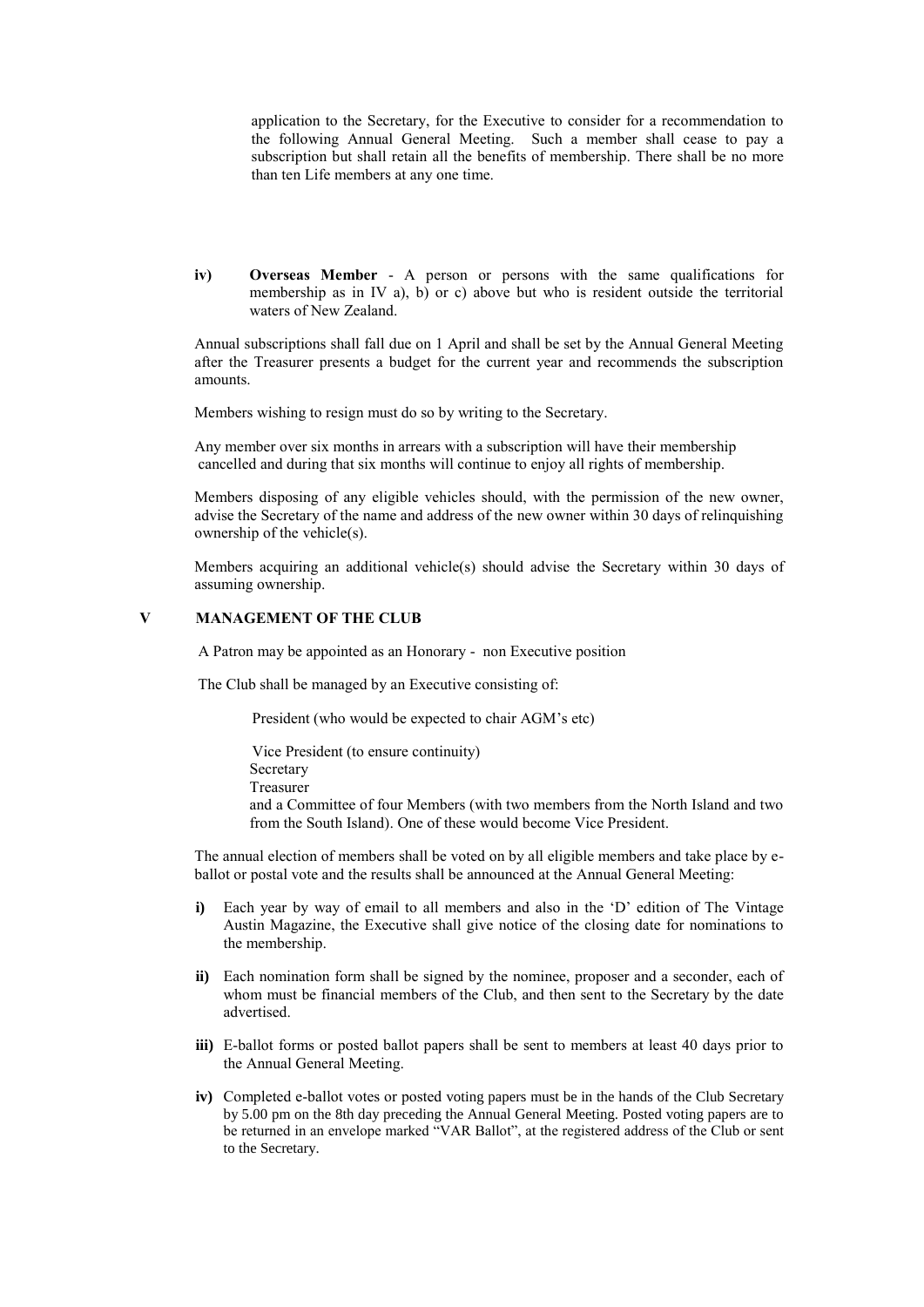- **v)** No ballot paper on which the number of candidates voted for exceeds the number of vacancies or which is received by the Secretary after the closing date shall be deemed valid.
- **vi)** Two scrutineers shall be appointed by the Secretary. They shall open, validate and count both postal and electronic ballot papers in the presence of the Secretary. The scrutineers and Secretary shall sign a certificate of the final count as being a true and correct record of the eligible votes. The certificate shall be deemed conclusive evidence of the result of the ballot.
- **vii)** The Secretary shall advise the Annual General Meeting of the results of the ballot at the AGM.

The Executive shall appoint a Vehicle Registrar, Spares Registrar, Magazine Editor, A7CA Representative, and an honorary solicitor and auditor. The two latter officers need not be members of the Club.

A quorum of the Executive shall consist of four members.

The Executive may co-opt up to two financial members on to the Executive for a period of no more than one year.

The Club shall open an Account with a Savings or Trading Bank as shall be agreed upon, and all monies received on account of the Club shall be paid into such Account and all payments made by the Club will be made by cheque or direct transfer on the Club Bank Account.

The Club may invest and deal with the funds of the Club upon such securities or in such manner, and upon such terms and conditions as the Club may think fit.

The Club may sell, lease, exchange or otherwise deal with all or any of the real and personal property of the Club, and purchase any such property both real and personal as considered appropriate.

The Club may borrow or raise money upon mortgage of any of the real or personal property of the Club or other obligations or securities of the Club.

Out-of-pocket expenses shall be reimbursed for Executive members and appointed position holders.

Any income, benefit or advantage shall be applied to the objectives of the organisation. No member of the organisation shall participate in or materially influence any decision made by the organisation in the respect of the payment to or on behalf of that member or associated person of any income, benefit or advantage whatsoever. Any such income shall be reasonable and relative to that which would be paid in an arms length transaction (being open market value).

The financial year shall commence on  $1<sup>st</sup>$  February and conclude on the following  $31<sup>st</sup>$  January

## **VI COMMON SEAL**

The Club shall have a common seal, which shall be kept in the custody of the Club Secretary and which shall be affixed to any document only in pursuance of a resolution of the Executive and in the presence of the Secretary and any two Executive members each of whom shall witness the common seal on such a document.

# **VII DISCIPLINE**

When a member is considered to have indulged in misconduct or activities against the interest of the Club the Branch Organiser shall convene a Branch Committee consisting of two other members of the Branch to discuss, deliberate and take appropriate action. The Branch Committee shall meet within 30 days of the incident first coming to the Branch Organiser's notice, and the subject member(s) and the Executive shall be advised of its decision in writing within 14 days of the Branch Committee decision.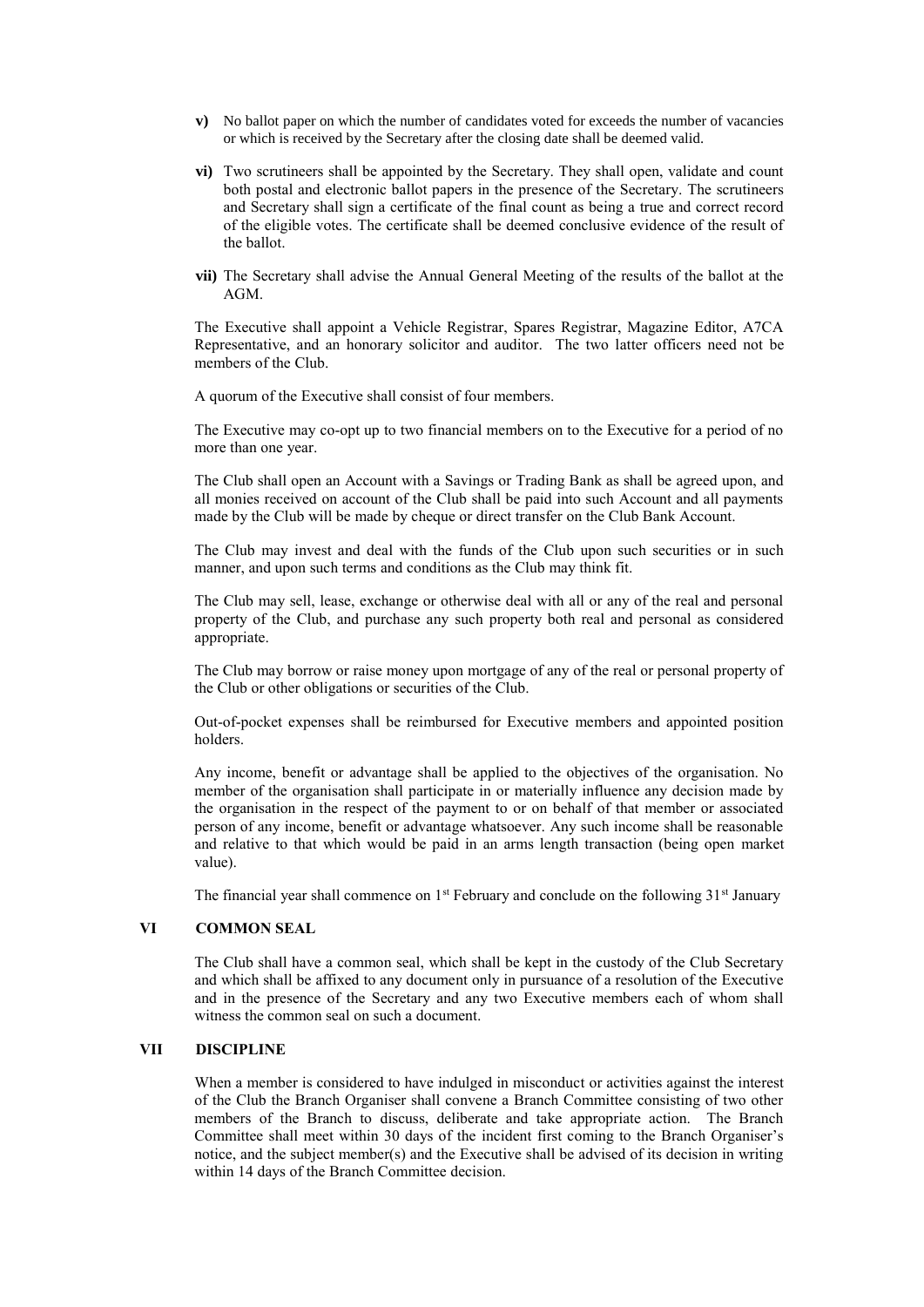If the subject member(s) is dissatisfied with the local decision he/she/they may appeal to the Club Executive in writing within 14 days of receiving notice from the Branch Organiser.

The Executive shall review the appeal within 30 days of receiving the appeal.

If the Executive resolve by majority vote at such meeting that a Club member has been guilty of misconduct or activities against the interests of the Club, it shall reserve the right to expel such member.

The member and the appropriate Branch Organiser shall be advised of the Executive's decision in writing within 14 days of the Executive review decision. An expelled member shall not be eligible for any refund of the subscription.

An expelled member may make application through the Branch Organiser for membership after two calendar years from the expulsion date. This application shall be considered by the Executive.

## **VIII MEETINGS**

The Annual General Meeting shall be held before the end of June each year at a place to be designated by the previous Annual General Meeting.

Special General Meetings may be held no less than 40 days after the Secretary receives a written petition stating the reason(s) for the meeting and signed by at least 30 members; or may be held at the request of the Executive.

No less than 14 days notice shall be given in writing of all General meetings.

Members shall be advised of the AGM date in the March issue of the club magazine. A copy of the agenda, notices of motion and balance sheet shall be made available at the Annual General Meeting venue prior to the meeting.

At all Annual and Special General meetings each financial member eligible to vote shall have one vote which shall be by show of hands. In the event of a tie the Chairperson must retain the status quo. At any Annual or Special General meeting 30 financial members eligible to vote (in addition to the Executive's quorum) shall form a quorum.

Each Annual General Meeting shall agree on a maximum level of payment to members of the Executive and/or appointed position holders for out of pocket expenses.

# **IX AMENDMENTS TO RULES**

The Constitution Rules may only be altered by a three-quarter majority vote of those financial members who have cast a valid vote by means of a postal or electronic ballot to be held according to the programme set out below.

- i) Final date of acceptance for proposed amendments to the Constitution Rules shall be 15 September any year.
- ii) Proposed amendment(s) to Constitution Rules, explanation of proposed  $a$ mendment(s); proposer and seconder, and a postal or electronic ballot paper sent to members at least 40 days prior to Annual General Meeting.
- iii) Completed voting papers must be in the hands of the Club Secretary by 5.00 pm on the 8th day preceding the Annual General Meeting and are to be returned in an envelope marked Ballot Paper or by way of the secure electronic voting system.
- iv) Secretary advises Annual General Meeting of results of the ballot.
- v) The amended Constitution Rules shall take effect upon being tabled at the Annual General Meeting.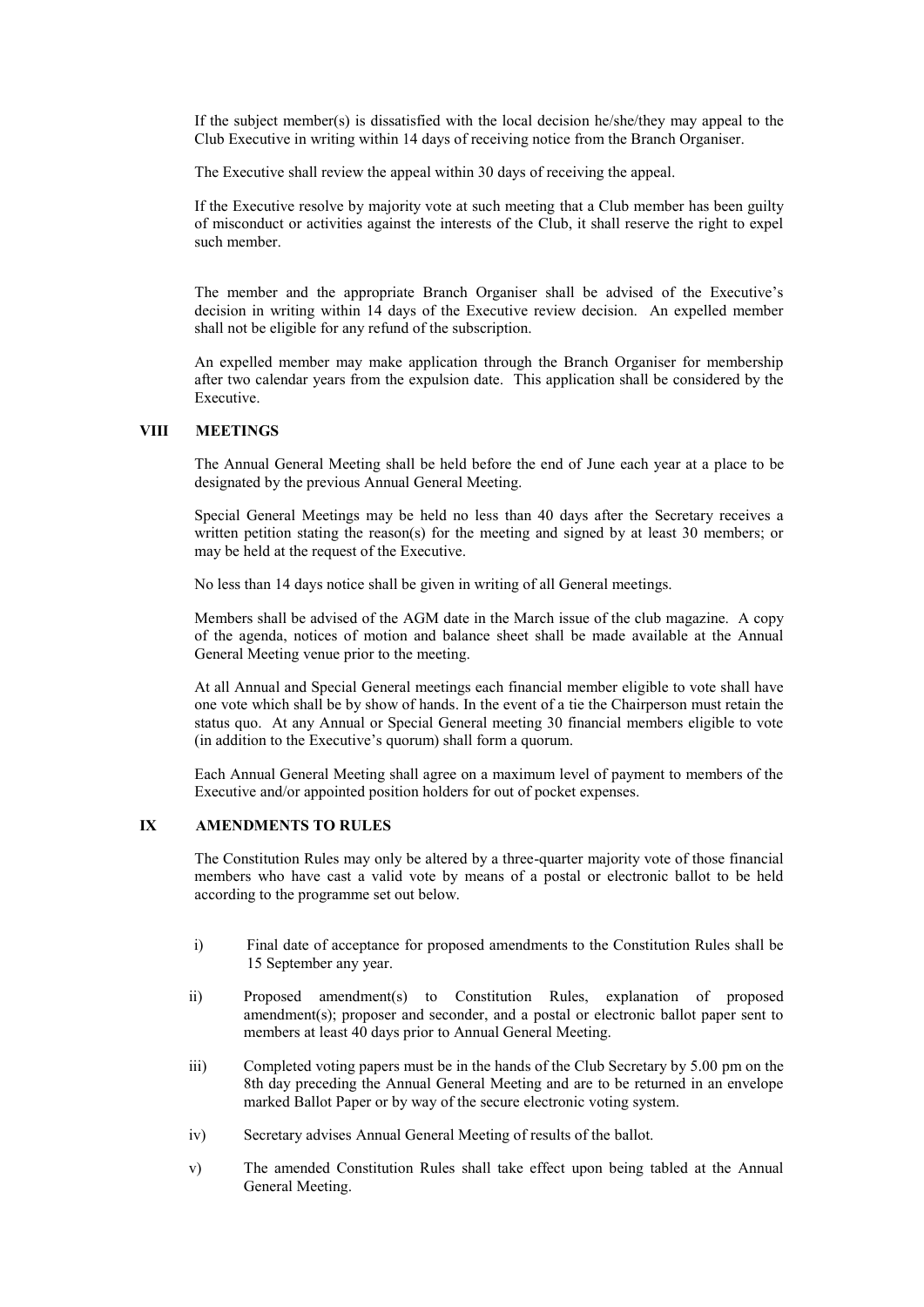Each proposed amendment shall be signed by the proposer and a seconder, each of whom must be financial members of the Club. The proposed amendment shall be accompanied by an explanation of the reasons for the proposed amendment and the address and telephone number of the proposer.

Completed ballot papers shall be posted sealed in a provided envelope to the Secretary of the Vintage Austin Register NZ Incorporated marked : - "VAR Ballot", at the registered address of the Club or sent to the Secretary by way of the secure electronic voting system.

Two scrutineers shall be appointed by the Secretary.They shall open, validate, and count both postal and electronic ballot papers in the presence of the Secretary. The scrutineers and Secretary shall sign the final count as being a true and correct record of the eligible votes. Voting papers may only be destroyed upon a subsequent resolution of the Annual General Meeting.

No addition or alteration of the non profit aims, personal benefit clause or the winding up clause shall be approved without the approval of the Inland Revenue Department. And the provisions and the effect of this clause shall not be removed from this document and shall be included and implied into any document replacing this document.

# **X BRANCH OF THE CLUB**

 A group of members wishing to establish a "Branch" shall apply to the Secretary for recognition and Executive approval.

 The application shall state the geographical area proposed, the number of known members, and the reasons for requesting the establishment of a new branch. The application shall be signed by a minimum of five financial members.

The application shall be considered by the Executive and the Secretary shall advise the promoters of the new branch of the Executive's decision. The decision shall be binding for a period of three years.

Each Branch may send to the Annual General Meeting a delegate who shall be elected at the Branch's Annual General Meeting. The Branch Organiser shall notify the Executive's secretary of the name and postal address of the delegate.

The Branch Delegate's travelling expenses to the Annual General Meeting eligible for subsidy require the prior approval of the Treasurer.

### **XI STANDARD OF VEHICLES**

Each member's vehicle participating in any Club event shall meet all statutory requirements.

# **XII SALE OF SPARES**

The Spares Registrar may only sell spares to current financial members of the Club.

### **XIII PUBLICATIONS**

A National magazine or newsletter shall be published in March, June, September and December.

Responses on behalf of the Club other than those relating to Branch activities, may only be given by a member of the Executive (or a Branch Organiser subject to the prior approval of the Secretary).

Any written, photographic, or pictorial material published in the name of the Club on its activities or members' vehicles may only be carried out under the written authorisation and control of the Executive. Copyright shall be the property of the Club.

### **XIV LETTERHEAD**

The letterhead of the Club shall only be used for the correspondence of members of the